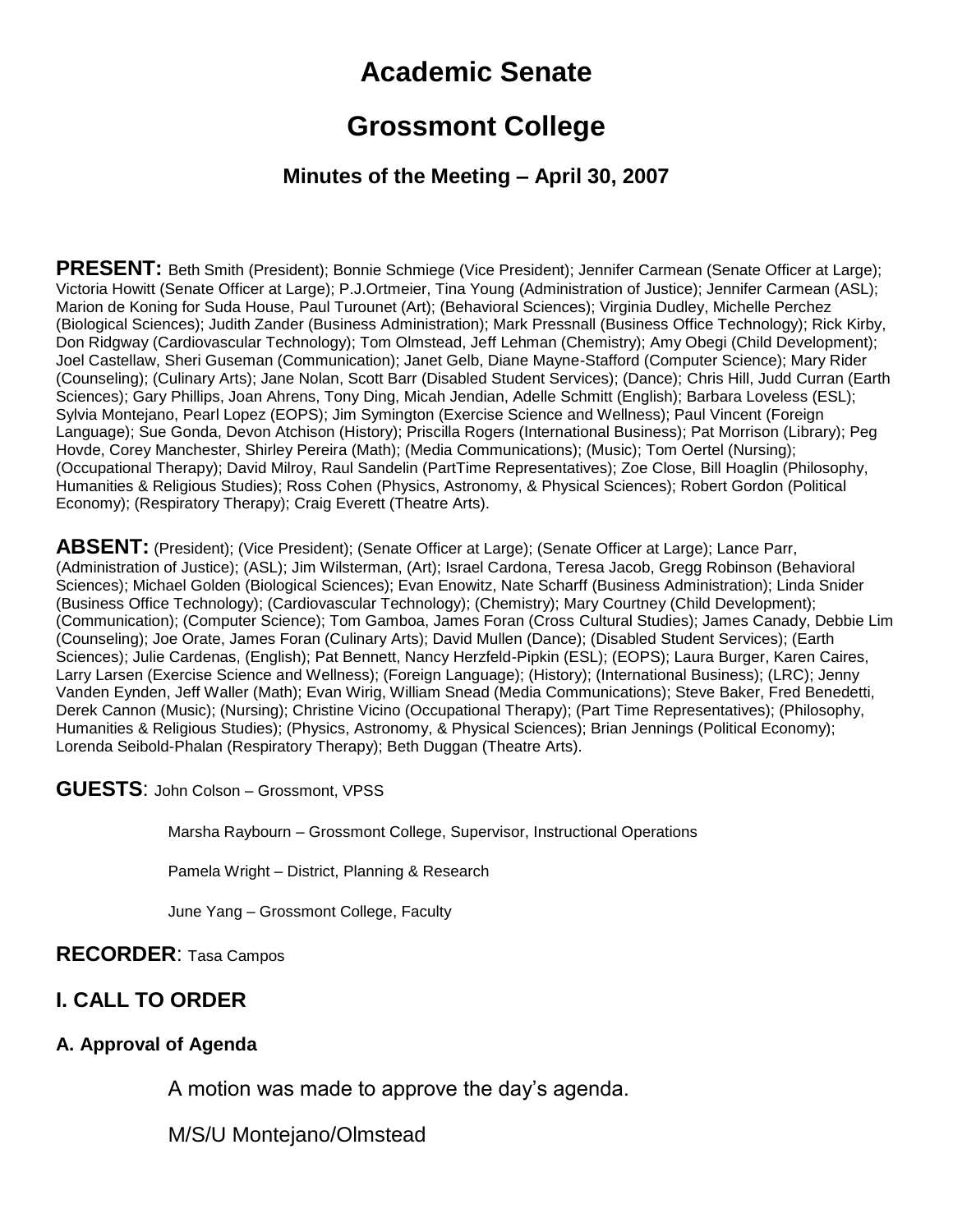## **Approval of Minutes from April 16, 2007**

A motion was made to approve the March 16, 2007 meeting minutes.

M/S/U Hill/Olmstead

## **II. PRESIDENT'S REPORT**

### **Election Results**

Beth congratulated the new Senate Officers on their elections. The new officers are as follows:

President Chris Hill

Vice President Sue Gonda

Senate Officer at Large Scott Barr

Senate Officer at Large Laura Burger

Senate Officer at Large Jeff Lehman

Senate Officer at Large Raul Sandelin – Part Time Faculty

Beth also announced that David Milroy had been re-elected Part Time Representative. With Raul being elected as a Senate Office at Large, his Part Time Representative slot is now vacant and will open in the fall. An election to fill this slot will occur in the fall.

### **Report from State Plenary Session**

A report from the State Plenary Session attended by Chris Hill, Sue Gonda, and Beth Smith last week was given. A handout containing notes on the session was distributed and reviewed by Sue. She discussed the following information:

Hot Topics in Curriculum at the State Level

Proposed Changes to the Curriculum Regulations in Title 5

Stand-Alone and Non-Credit Courses

Issues in Distance Education and Curriculum

Sue stated many of these issues and changes will affect Grossmont's Academic Senate agendas in the future.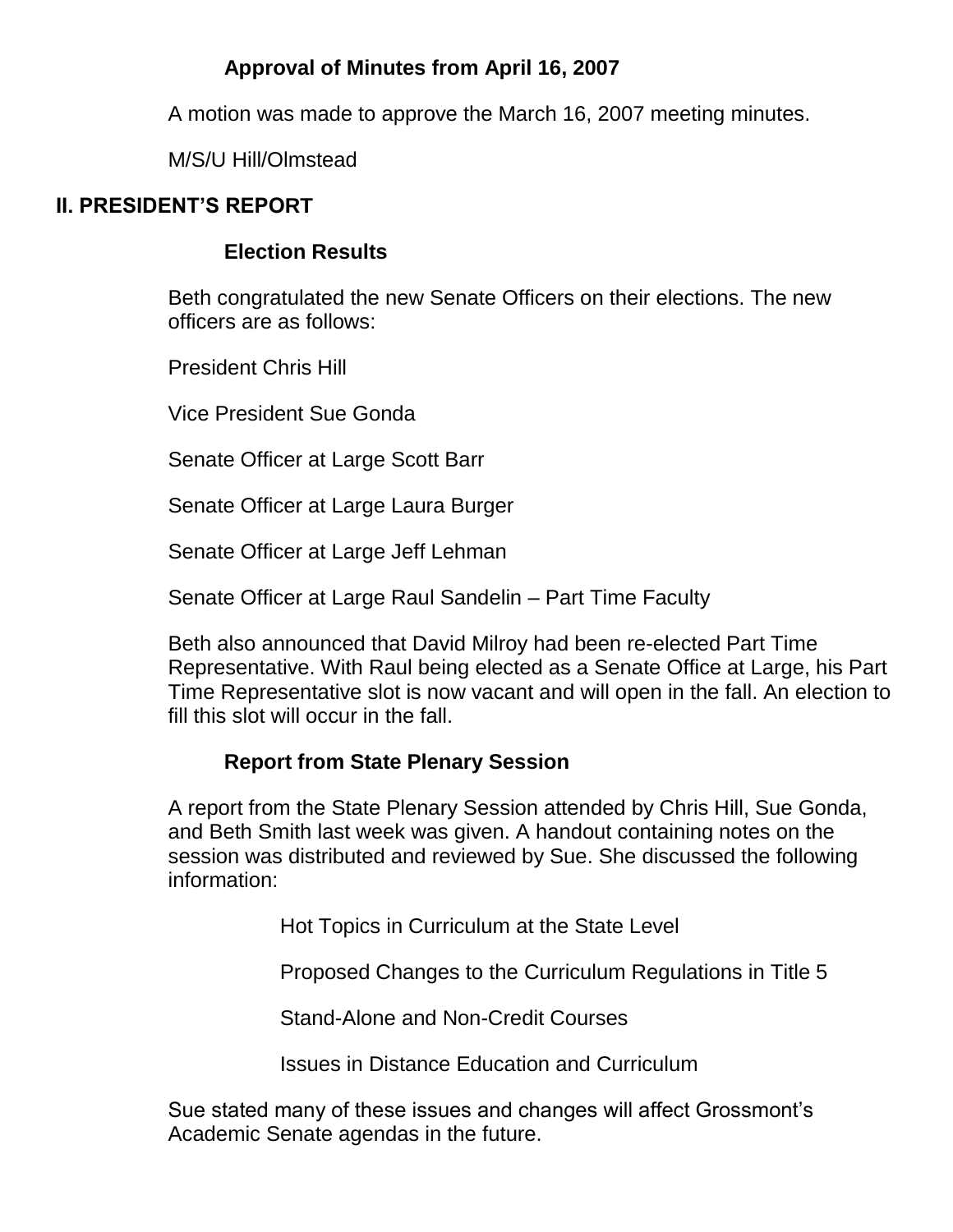Next, Chris Hill reviewed information by overhead on Basic Skills Initiative. She discussed the following:

> What is it? – New statewide program involving the Academic Senate, Chief Instructional Officers, Chief Student Services Officer, and System Office.

**Goals** 

How does it work? – Three phases, Research, Self Assessment Tool, and Cost/Revenue Model

How do we learn more?

- Regional workshops are planned.

- For San Diego area, the workshop is August 24, 2007 at San Diego Mesa College.

- Grossmont can send a team of up to 15 persons.

- Suggestion was to include VPAA, VPSS, counselors, basic skills faculty, individuals from other appropriate areas.

- Also plan faculty professional development workshops for discussion.

Chris also shared information about the SLO Institute coming up in the summer here in San Diego. Grossmont can send five reps.

Beth stated the Plenary Sessions are a wealth of information and discussed the following:

> In the fall the Academic Senate will be considering and selecting a SLO Coordinator and a District Learning Coordinator.

Many SLO resolutions were passed.

Bonnie Schmiege wrote a resolution on LDTP that was passed.

Definition of Associate Degrees was reviewed. The A.A. degree versus the A.S. degree.

The minimum qualification process.

A resolution in support of Virginia Tech was passed.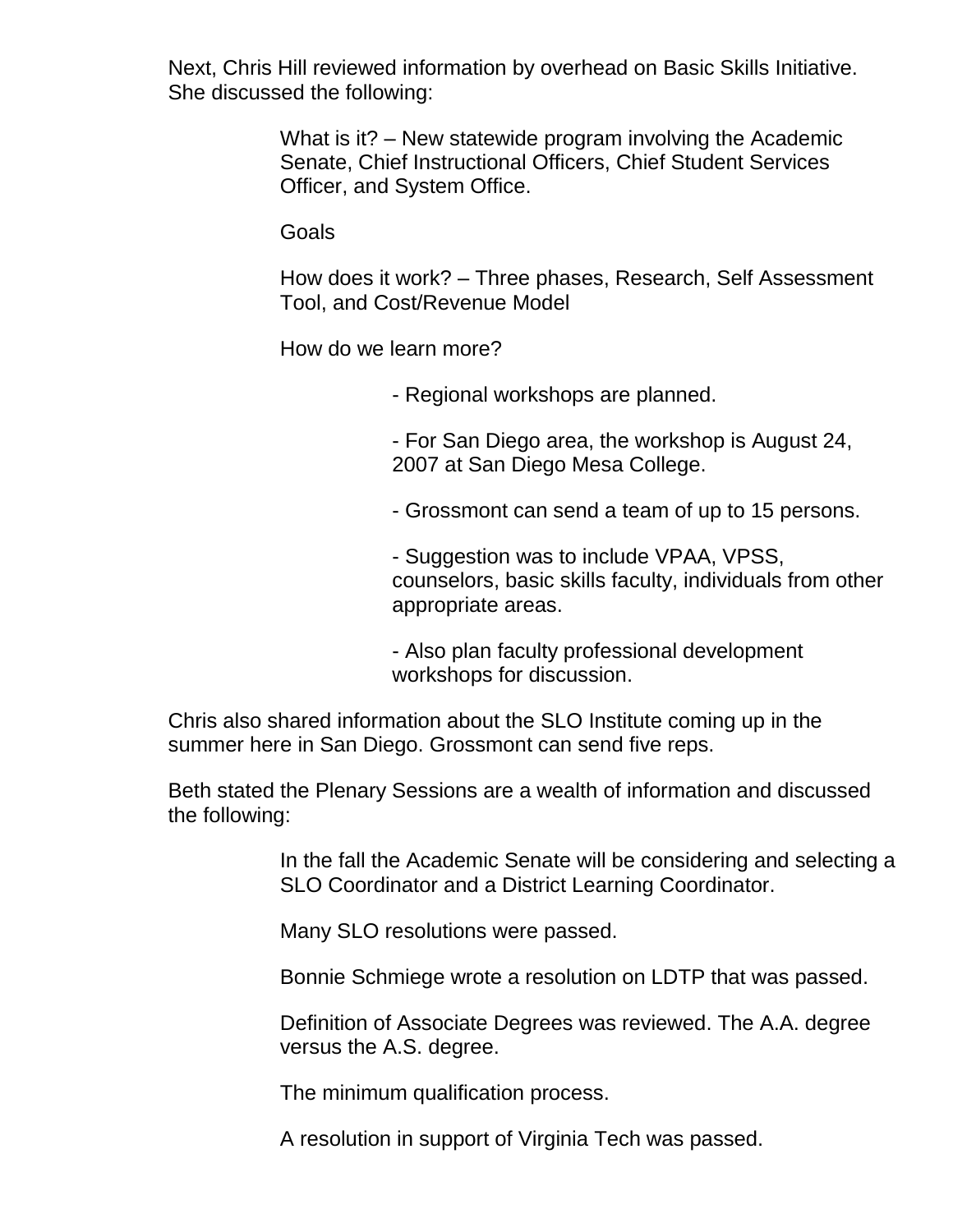Two papers were passed, one on sabbatical rights and one on academic integrity.

Information on all of the above can be found on the State Academic Senate website at http://www.asccc.org/ .

### **Last Senate Meeting**

The last senate meeting will be next Monday, May 7 unless there is an emergency regarding Accreditation, then a special meeting may need to be called.

### **III. COMMITTEE REPORTS**

### **Instructional Computing Committee – Attachment #1**

Diane Mayne-Stafford distributed and updated version of the Instructional Computing Committee membership and current charge. The handout contained information different than the information in the agenda. The handout also contained a proposed change to the charge of the ICC recommended by the Dean of Learning and Technological Resources. Diane stated the list will be presented to Chairs and Coordinators and then brought back to the Academic Senate for approval. The group discussed the following:

The names on the membership list.

The choice of keeping the membership as extensive as it has been or reducing the size.

The possibility of having one or two reps per division only.

Distance Education issues and a coordinator.

Diane expressed uncertainty on how to proceed. It was decided that next fall ICC will discuss and develop a proposal on modifying the charge and composition, and submit it to the Academic Senate as an Information Item. Diane will send out the date of the last ICC meeting for this spring semester by email and the date of the meeting in the fall when the charge and composition of the committee will be reviewed.

### **IV. ACTION ITEMS**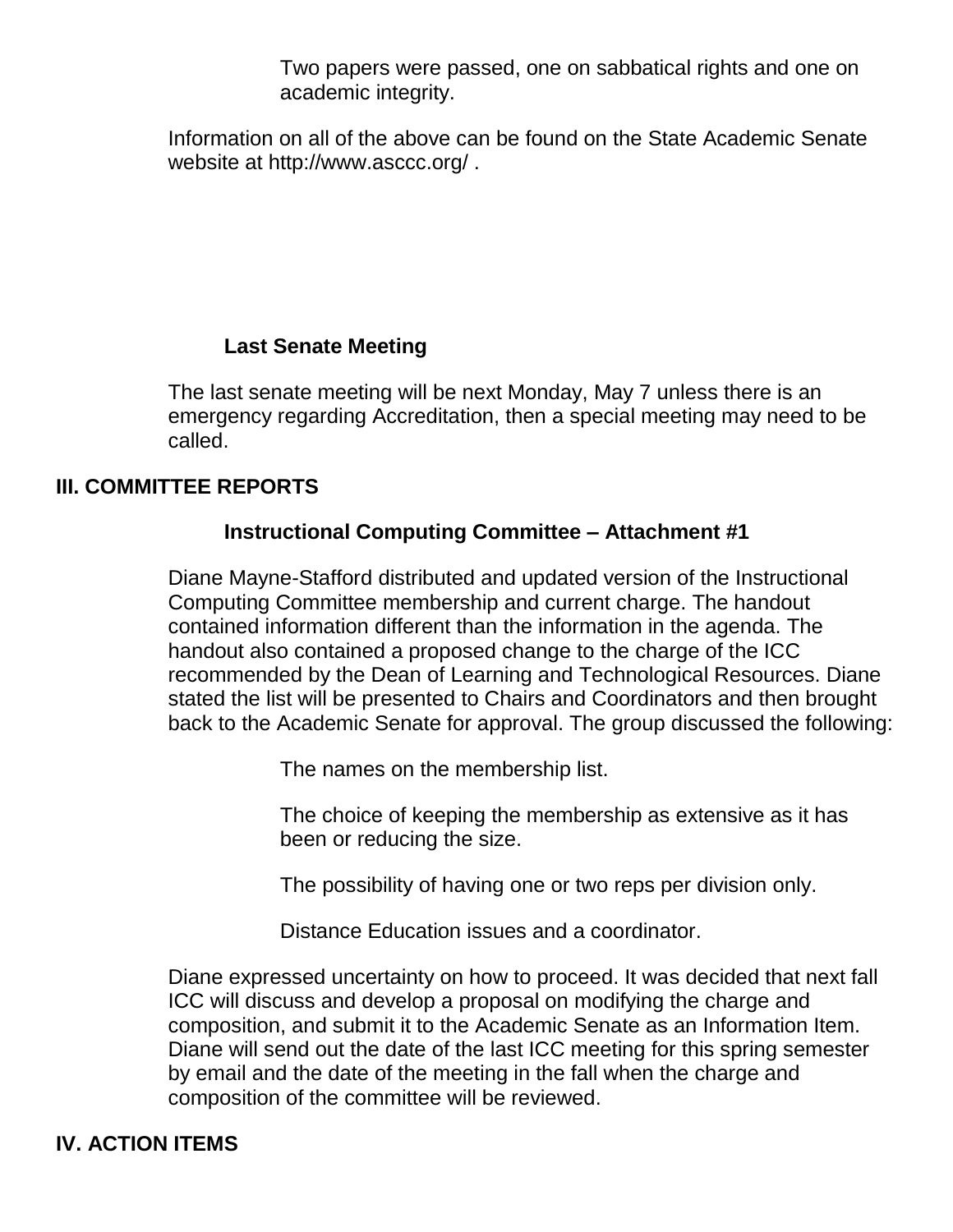#### **Recommendation for Adding Public Comment – Attachment #2**

The group reviewed Attachment #2 – Recommendation for Adding Public Comment to the Senate meetings. The Senate had reviewed the proposal as an Information Item at the last meeting. It was agreed Public Comment should come at the beginning of the meetings.

A motion was made to approve the proposal of having Public Comment at the beginning of the meetings in a total time of 15 minutes allowing 4 minutes per person.

M/S/U Barr/Hill

The motion passed. Public Comment will begin at the next Senate meeting.

#### **Update to Senate By-Laws – Attachment #3**

Beth and the group reviewed the changes to the by-laws that had been reviewed and discussed at the last two meetings. Beth stated the changes being presented today are only coinciding with the changes already made and approved to the Senate Constitution. No changes will be made to Section 2. Election of Officers - number 5 regarding Nominations/Elections Committee procedures. The new Senate Officers will work on the elections.

A motion was made to approve the changes.

M/S/U Montejano/Barr

The motion passed.

### **Faculty Earning Academic Rank**

A motion was made to approve the following list of faculty earning academic rank.

#### **Associate Professor**

Joel Castellaw

Antonio Crespo, Ph.D.

Anthony P. Ding

Mark A. Goodman

Ruth Fatima Konopka

Tina L. Perez

Qais Sako, Ph.D.

Jennifer Vanden Eynden

#### **Professor**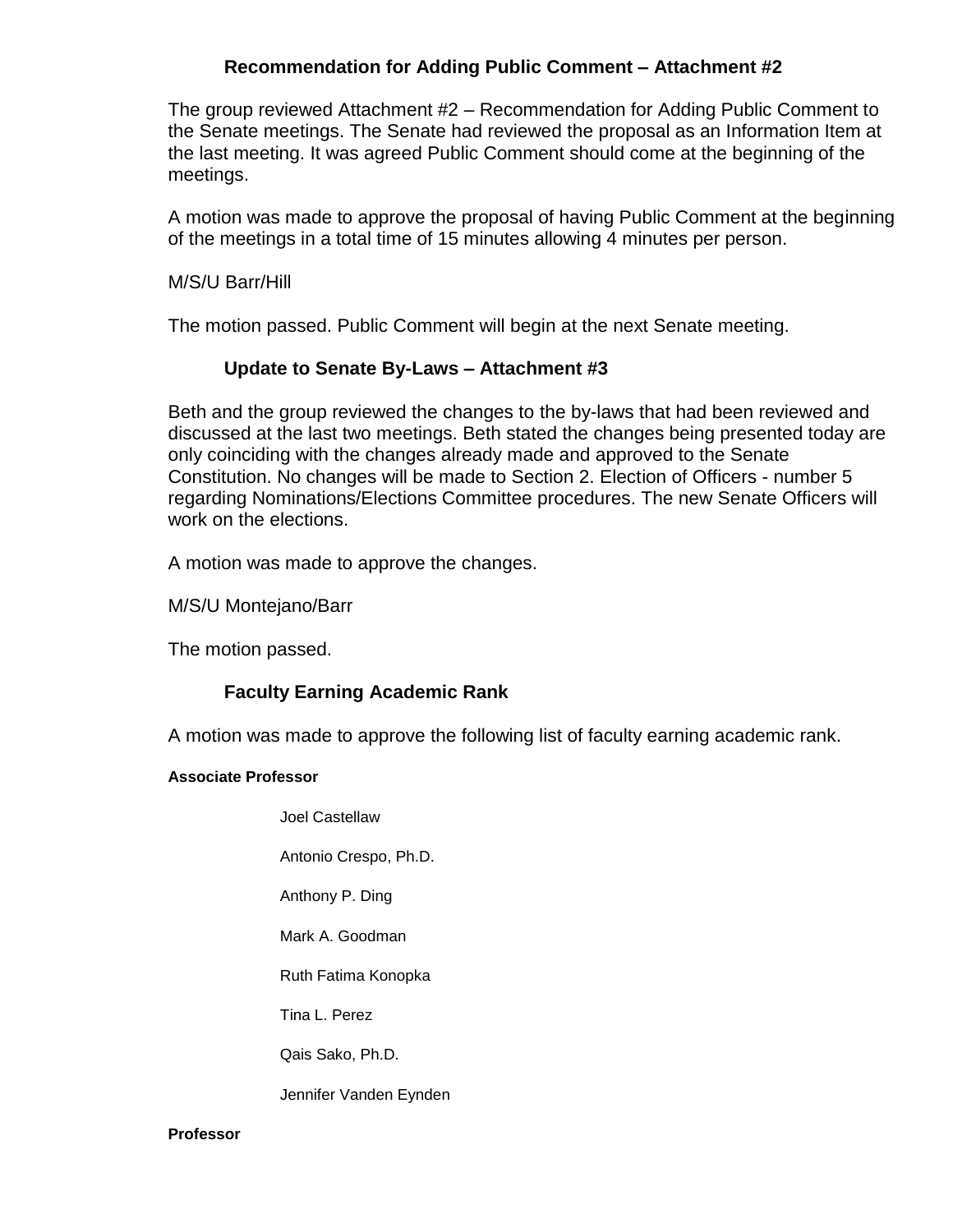Linda Mitchell

Thomas Oertel

Thomas Olmstead, Ph.D.

William Snead

Richard D. Vessel, Ph.D.

M/S/U Hill/Gonda

The motion passed.

### **V. INFORMATION ITEMS**

### **Proposal from CCC to Modify the Composition of the Curriculum & Academic Program Review Committees – Attachment #4**

P.J. Ortmeier reviewed the following proposal from Chairs and Coordinators Committee:

> Restrict membership on (Academic) Program Review and Curriculum Committees to faculty who have experience, as editors and curriculum developers, with the committees' processes.

The group discussed the pros and cons of restricting membership. Please take information back to your departments for discussion. This item will return at the next Senate meeting as an Action Item.

### **Faculty Needed to Read Student Names at Commencement**

Beth reported since Peter White move on one or two faculty, who would be interested in reading names at this year's commencement, are needed. A classified staff has been selected to help. If interested, please let Beth know.

### **Proposal from the Curriculum Committee – Attachment #5**

Beth reviewed the following proposal from the Curriculum Committee to the Academic Senate:

> Move the internal Grossmont deadline for initial submittal of curriculum proposals to a date near the end of the spring semester.

Restructure the composition of the Curriculum Committee to include the position of Past Faculty Co-Chair.